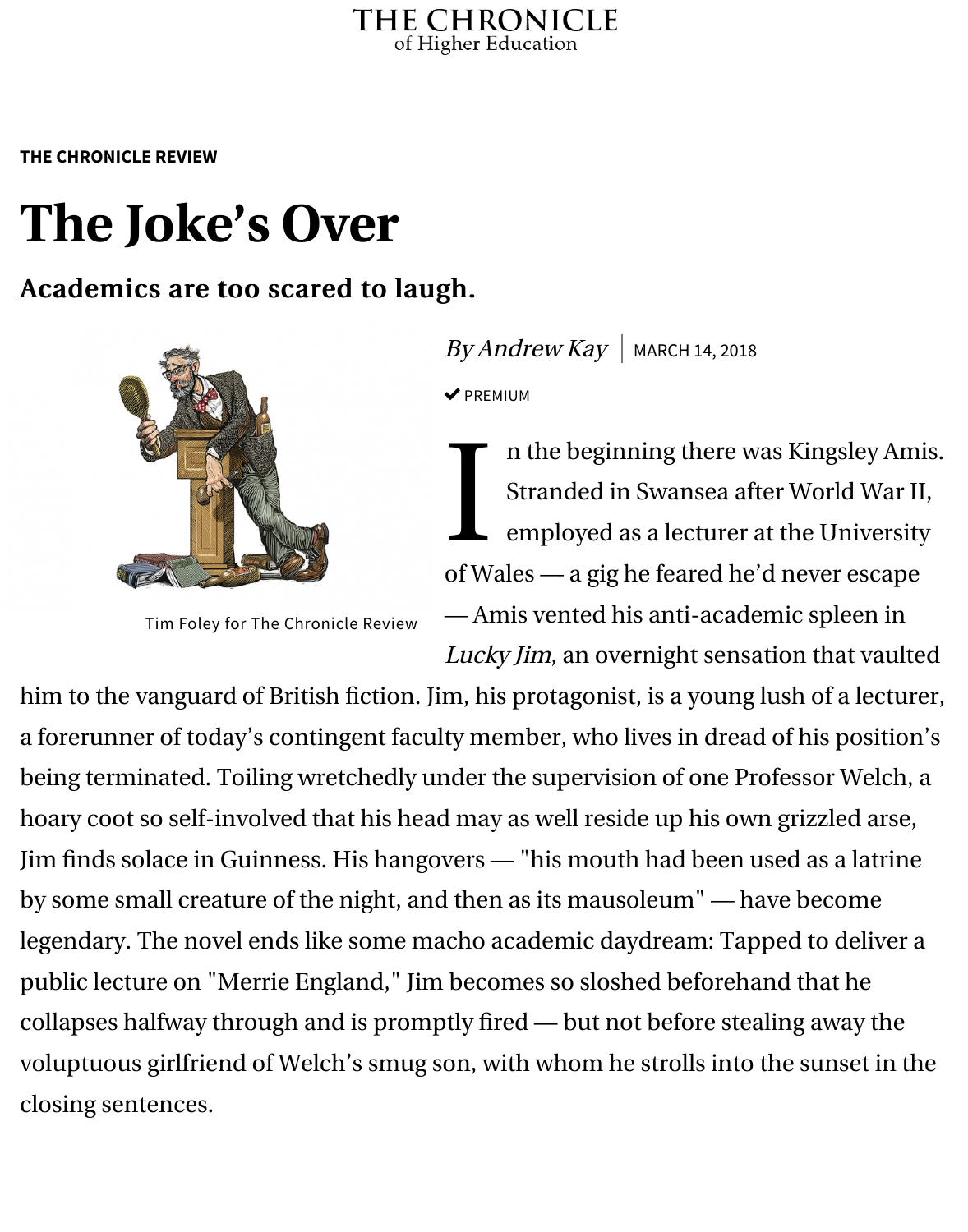Academic satire was, officially, a thing. The 1950s brought forth a bevy of these books: Mary McCarthy's The Groves of Academe offered an unsparing vivisection of liberalarts colleges, of the internecine squabbles that can poison departments and entire campuses. (Actually, McCarthy's novel was published before Amis's, but for reasons likely connected to gender — and perhaps the louder, more rambunctious nature of Amis's book - Lucky Jim made an even bigger splash and has generally stood as the genre's prototype.) There was Randall Jarrell's Pictures From an Institution, a series of serrated character sketches drawn from an imaginary women's college; and, less caustically, Vladimir Nabokov's Pnin, a sweetly touching portrait of a Russian émigréprofessor adrift in postwar America.

The 1970s and '80s saw the publication of David Lodge's beloved Campus Trilogy equal parts satire and farce — but the 1990s and very early 2000s were the true golden age of academic satire. There was, above all, Richard Russo's Straight Man. Russo! That delightful, humane chronicler of life among small-town Americans, back before citydwelling journalists began writing of them as fetishistically and fantastically as if they were Oompa Loompas. Straight Man's protagonist, a wisecracking creative-writing professor at a dreary university in the Pennsylvania Rust Belt, expresses his resigned disdain for a particularly inept colleague about whom nothing is to be done: "There are lots of dull teachers. You can't make them all deans."

Nor was academic satire a man's game by any means: A number of the best ones, beyond McCarthy's Groves, were written by women, though their protagonists still tended to be men. Francine Prose's Blue Angel concerns yet another male creativewriting professor at a second-tier college, a midlist novelist who indulges in an affair with a student, only to discover she's far more guileful than he initially reckoned. Jane Smiley's Moo is different, a novel of Dickensian scope and no single protagonist, whose theme, Smiley explained, is how academe "is not cut off from the world, but is constantly contaminating the world."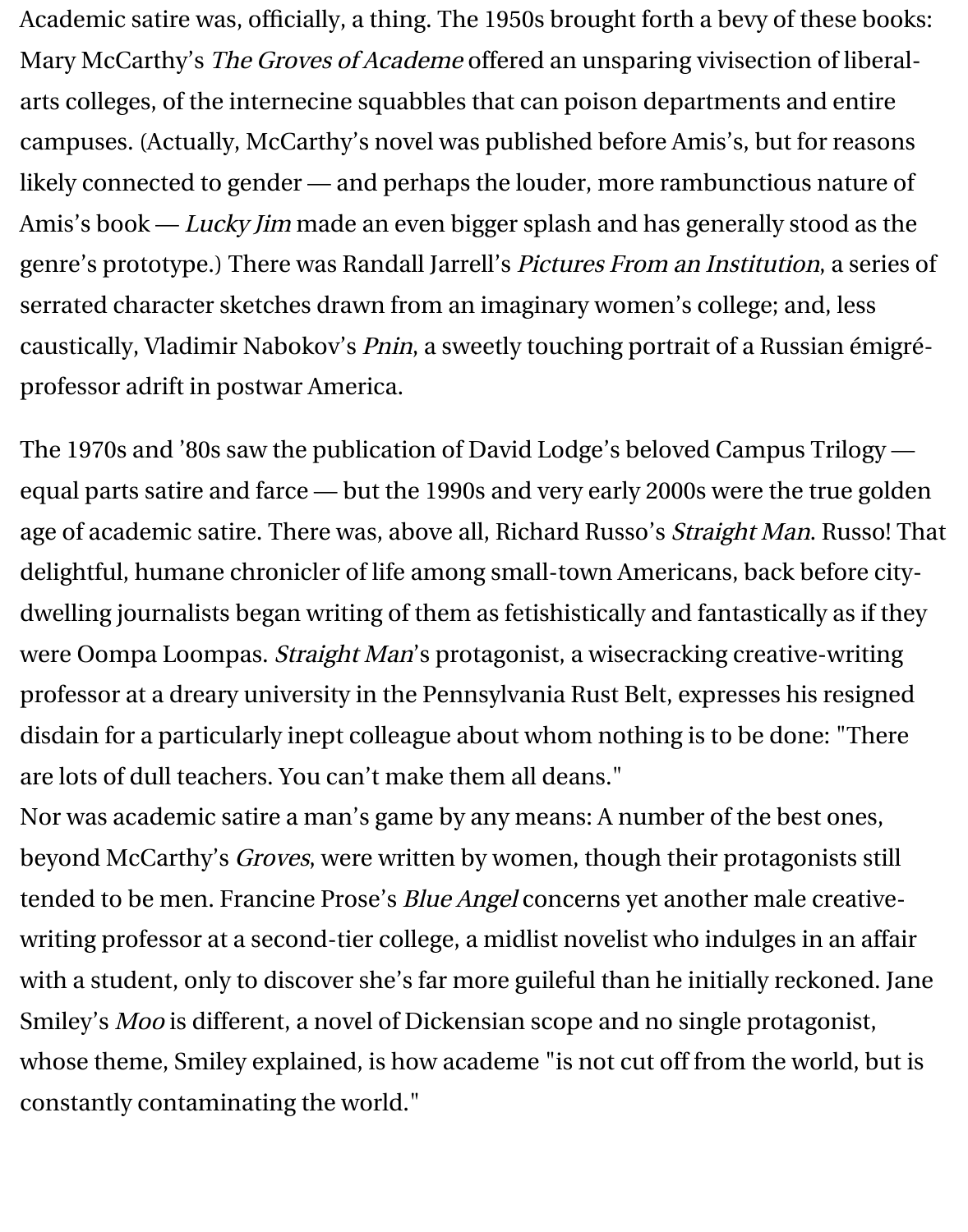The rules of the game, to the extent there were any, took shape roughly as these writers laid them down: At an often depressing provincial university on the edge of things (the English Midlands, the American Midwest or Rust Belt), a bumbling faculty member, usually male and young to middle-aged, contends with some combination of job insecurity, horniness, poverty, and the indifference or outright hostility of his narcissistic, manipulative colleagues, whose appetites for power, fame, and illicit nookie far outweigh their investment in "the life of the mind." The novel hurtles toward some crisis, whereupon our hero may lose consciousness, waking to find himself unemployed or, in one or two cases, miserably tenured. (Promotion at a bleak college like his, Straight Man's narrator confides to us, "is a little like being proclaimed the winner in a shit-eating contest.")

Then, suddenly, satirical academic novels began to trail off. With a few notable exceptions, the genre largely vanished around the turn of the century. What happened? One answer is that academe's devastation since the late 1990s has rendered it too grim and vulnerable a target for satirists. The gutting of public universities by right-wing politicians, the brute transformation of colleges into exploitative institutions that run on adjunct and graduate-student labor — these changes have resulted in a landscape so desolate it hardly seems worth mocking.

Another reason might be the precipitate decline of English departments, their tumble from being the academy's House Lannister 25 years ago — a dignified dynasty — to its House Greyjoy, a frozen island outpost. The fact is that academic satires almost invariably took place in English departments. (Lucky Jim, set in a history department, is an exception.) Small wonder: By the 1980s and '90s, when high theory came to dominate, many literature scholars had become walking embodiments of the kinds of contradictions that make satirists salivate — guardians of a tradition ranging from Beowulf to Byatt, yet possessed of a strangely bellicose attitude toward the very works to which they'd dedicated their lives; stunningly adept at theorizing about sex, markedly less so at having it.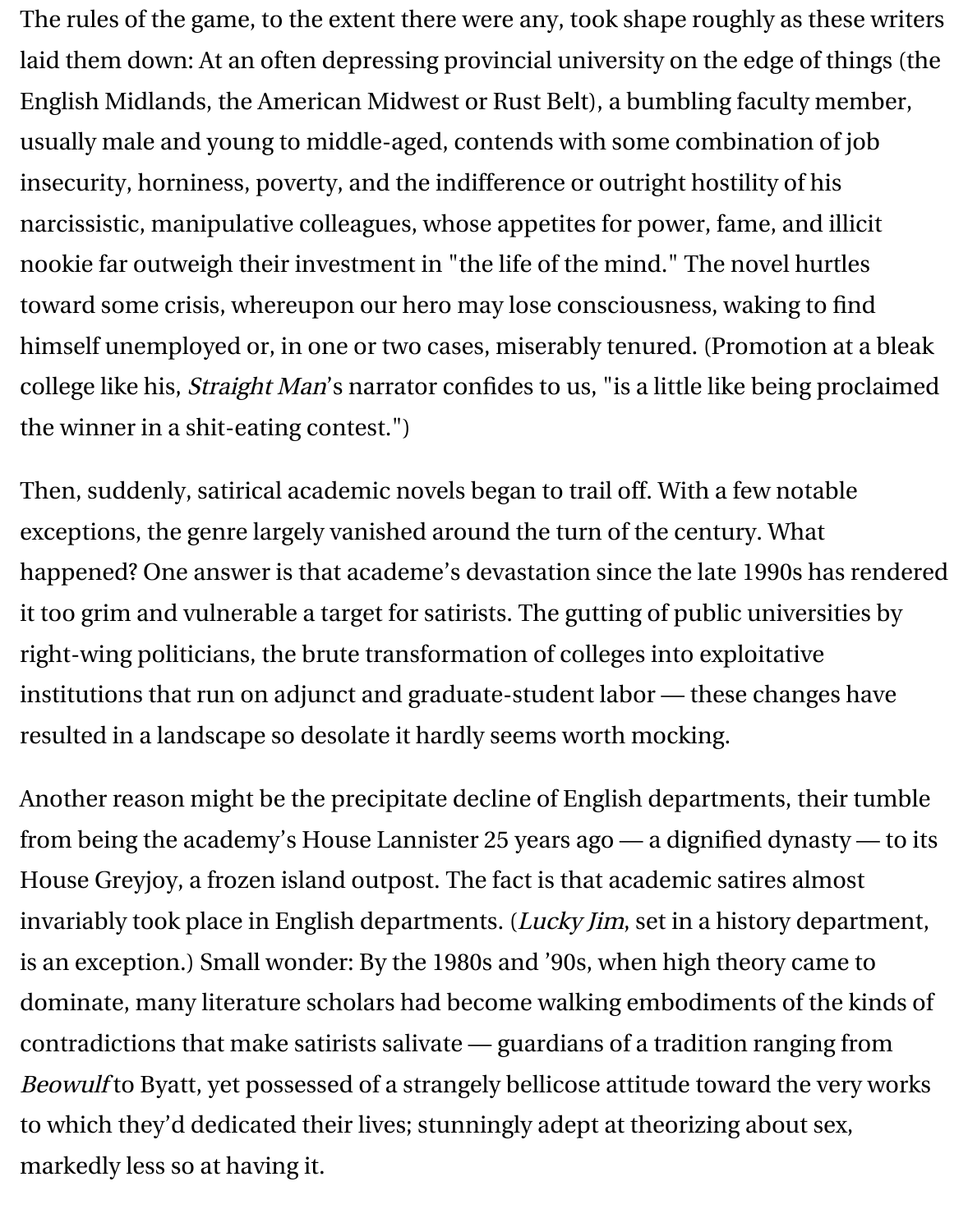savored, they are sites of cunning concealment, of buried, sordid assumptions about politics and culture that it's up to the critic to unearth.

Hand-in-hand with suspicious reading came the theory-brandishing rock housed in an English department - a figure who wielded unprecedented literary studies, and who became a major player in the culture wars, shapi many ordinary people thou[ght about gender, sexuality](https://www.chronicle.com/article/Whats-Wrong-With-Literary/238480), even the nature of Such rethinking made the celebrity theorists ripe for satire, since many of adopted a coolly nihilistic and omniscient pose, using theory to cut down humiliate their quaintly humanistic counterparts (as Paul de Man famous Jackson Bate). James Hynes's The Lecturer's Tale, published in 2001, one of academic satires from the genre's golden age, mocks this phenomenon th Anthony Pescecane, a swaggering mafioso of an English-department chair presides over his colleagues like a don. Invited onto Politically Incorrect V Maher, Pescecane insists, "It's not about truth anymore, Bill. It's not about about the etiology of powah."

The point was that English professors had gotten too big for their britches with a hubris borne out of a newfound sense that critics, and not literary a themselves, were now the focal point of the interpretive enterprise. Novel: of whom taught creative writing in English departments and thus had fror for all this — obligingly rushed in, taking turns administering to the profes of Swiftian enemas meant to return it to basic decency.

Hynes's book concerns a "visiting adjunct lecturer" who, after getting fired fingertip in a freak accident — only to discover that the maimed digit gives power to make others do his bidding. In other words, it crystallizes a rever contingent academics everywhere. In hindsight, the book's ingenious synthesis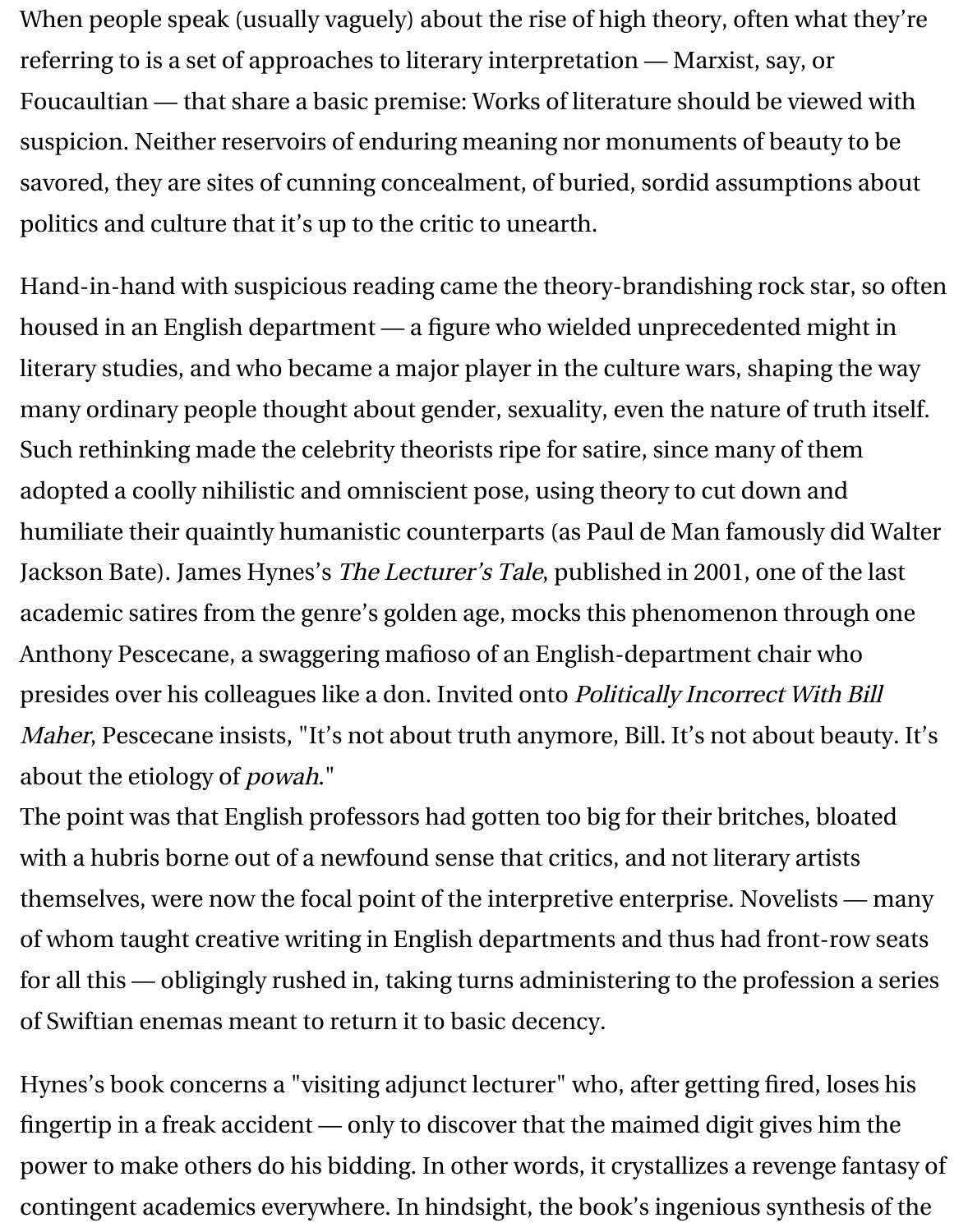comic and gothic was a warning signal that the genre to which it belonged was endangered: The Lecturer's Tale opens onto an academic world that, even by 2001, was ceasing to be funny. It was becoming fodder for horror.

Academics aren't laughing anymore; they're despondent, angry, afraid. The disappearance of tenure-track jobs, paired with the vulnerability felt even by some of the tenured, has brought on a prevailing mood of humorlessness — as if, contrary to the bromide that jokes are a coping mechanism best suited to dark times, laughter were a luxury requiring a measure of security. You could make fun of English departments in the '90s because their faculty members enjoyed some power, prestige, comfort — and because it was widely understood that whatever poppycock certain professors were getting up to, English was among the most versatile and worthwhile of majors; that the study of literature was soul-irrigating and equipped one to see through the rhetoric of the very politicians who were already scheming to stunt it.

When English declined, though, academic satire dwindled with it. Much of the clout that English departments had once enjoyed migrated to disciplines like engineering, computer science, and (that holiest of holies!) neuroscience. (Did we actually have a March for Science last April, or was that satire?) Poetry got bartered for TED talks, Wordsworth and Auden for that new high priest of cultural wisdom, the cocksure white guy in bad jeans and a headset holding forth on "innovation" and "biotech."

Meanwhile, right-wing politicians and writers have exploited the waning fortunes of high theory in order to poison the electorate against higher education. Moo prophesies this phenomenon through a dumb-as-a-donkey, budget-slashing state governor who proclaims of academics, "They're all closet deconstructionists out there. We're going to get rid of them, one and all." For satirists to make fun of English or any other humanistic discipline, then, would mean aligning themselves with this current of hostility, and with the larger wave of anti-intellectualism now coursing through the country.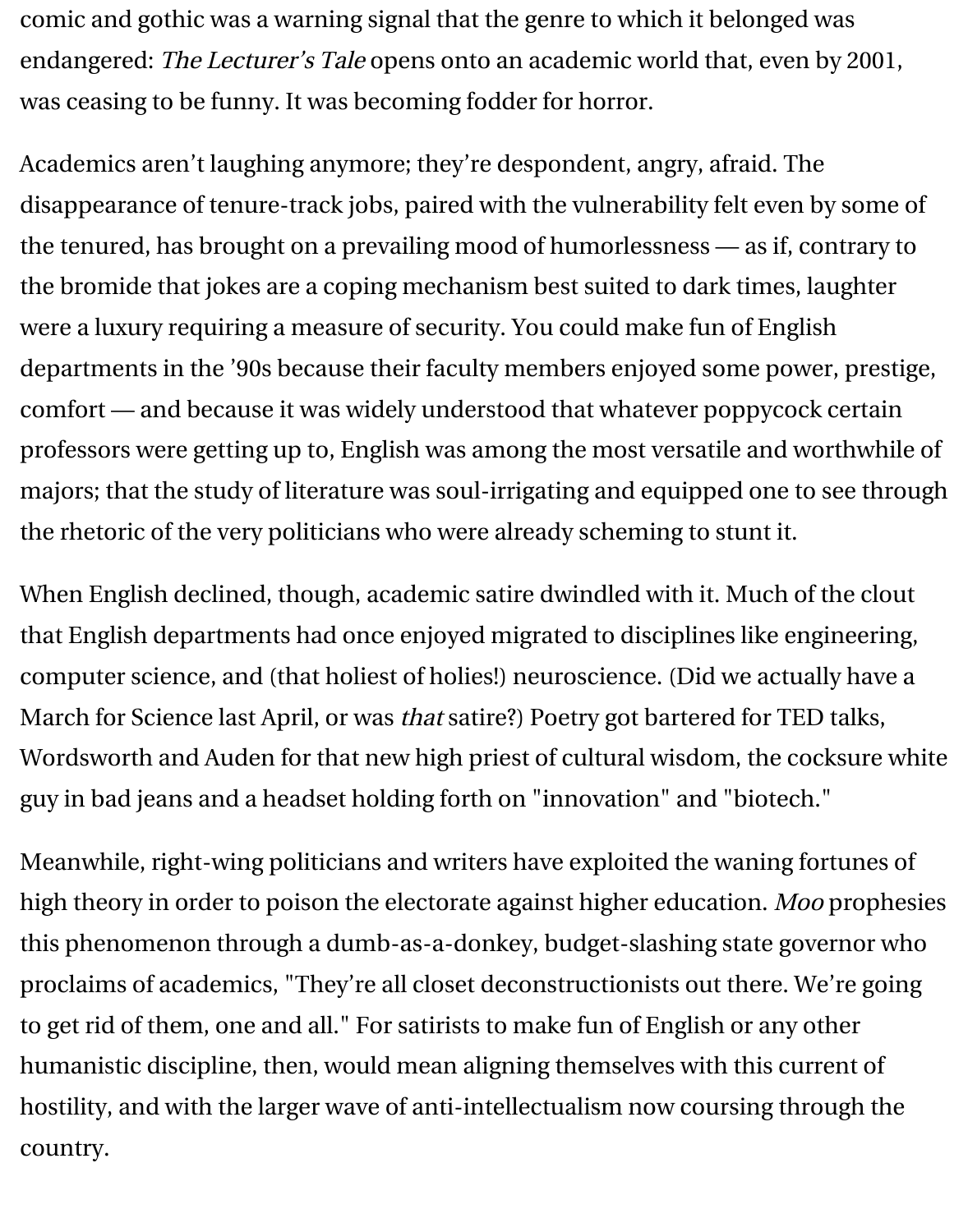sprint just to keep up?

Julie Schumacher's *Dear Committee Members*, published in 2014, expose academy that all but lampoons itself, and whose actuality is scarcely the stuff at all; it's the stuff of dystopian heartbreak. The novel consists entirely of letters recommendation written by one Jason Fitger, a professor of English and c writing at a second-tier school in the Midwest aptly named Payne Univers Fitger's department colleagues are woebegone adjuncts. The department' members are so dysfunctional that Fitger keeps a log in which he rates the according to level of trauma (the highest rating, [5, den](https://www.chronicle.com/article/An-Academic-Novel-With-a-Twist/148467)otes "at least one ne breakdown and/or immediate referral to the crisis center"). Meanwhile th department, housed above English, is receiving a pricey makeover into a p VIP wing. Late in the novel, Fitger's protégé, a grad student who can't find publisher for his book, commits suicide. Schumacher's novel can feel, the eulogy for academic satire.

But one campus phenomenon that *Dear Committee Members* doesn't account the rising tide of outrage that threatens to engulf nearly any attempt, whether humorous or serious, to voice critique in or of academe. Any satirist at work reckon with the creepy culture of mutual surveillance, from left and right, at many colleges: the "bias-response teams" that have arisen on certain ca websites like Professor Watchlist, which documents "the specific incident of professors that advance a radical agenda in lecture halls."

Surveillance culture is itself fodder for satire, but since so many satirists of are employed by universities, to make fun of it could mean taking upon on considerable [risk. Humor can har](http://www.professorwatchlist.org/index.php)dly hope to take root in an environment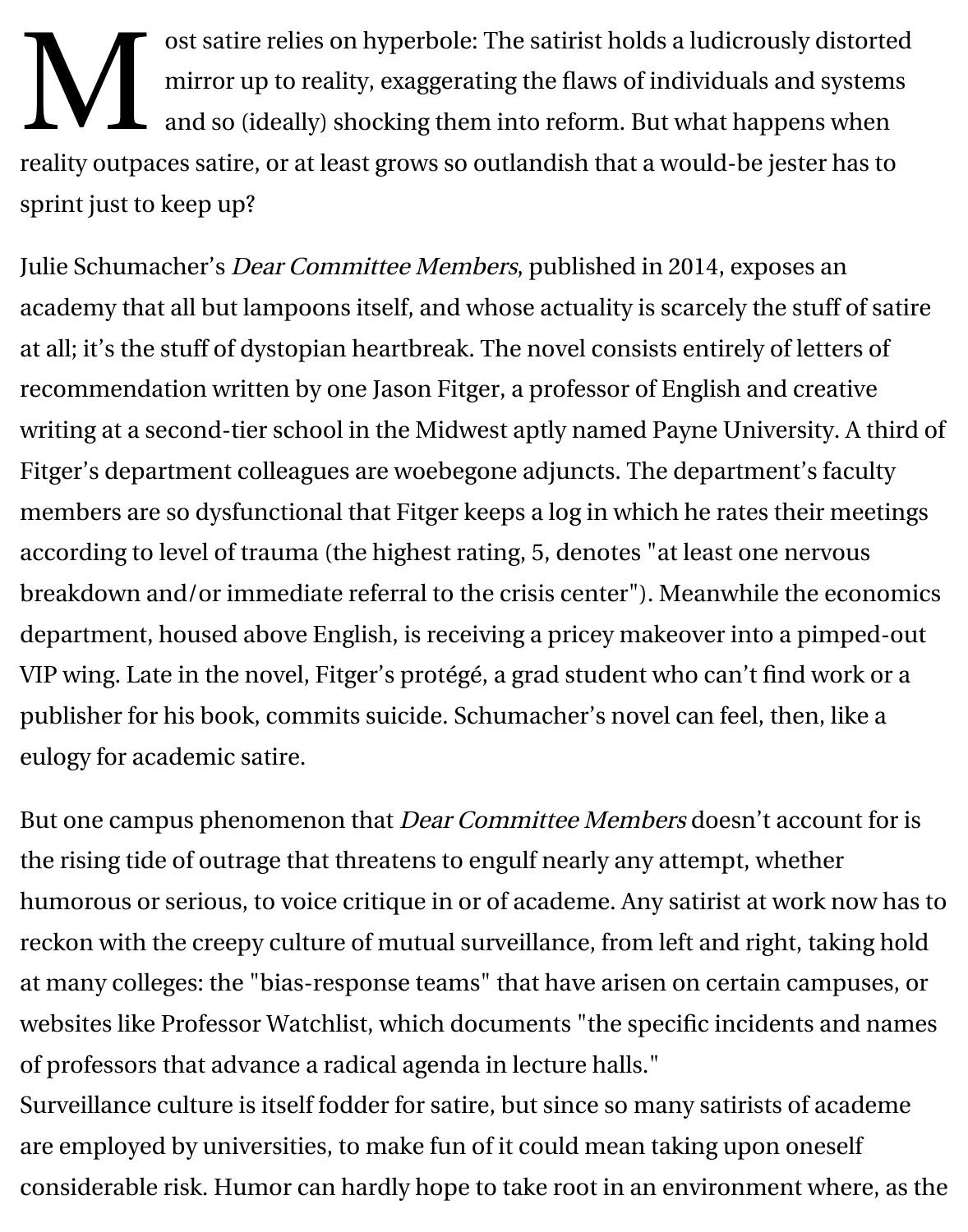June, "To My Student, on the Death of Her Grandmother(s)," by Shannon visiting lecturer in the English department at the University of Pittsburgh and a humor writer with bylines in McSweeney's and The New Yorker. This piece is an i email written by a deranged professor to an undergraduate who has asked extension on her final project because her grandmother has died. The pro the st[udent's request under the condition that she perform a](https://www.chronicle.com/article/To-My-Student-on-the-Death-/240353) series of ludi such as adhering to Victorian mourning rites  $-$  remaining chaste for the  $\epsilon$ wearing black clothing the following semester, gray or violet the semester

What ensued was one of those tidal waves of orgiastic, amygdala-driven w favored among internet users crusading for empathy. Hundreds of people whom accessed it through Twitter, condemned the piece; to scroll through comments they left can feel like striding through the cemetery of satire its accused Reed of student-shaming, of "sadistic public mockery from a position power." They excoriated her as a "bitch" and a "sociopath." By the day's end she been threatened with violence. Many users read it as a real-life email from professor to her student; others got that it was a joke and still found it barb distasteful, an instance of an authority figure punching down.

The bulk of those who responded with such hostility were academics then their responses dramatized a fascinating reality: that people are now bring of scrutiny to satire that amounts to close reading. Close reading, perhaps studies' most powerful gift to academe and the wider world, may be coming haunt us  $-$  in the form of interpretations that have all the truculent intensity high-theoretical forebears but lack the consideration of matters like perso context, irony, and voice that those prior models rely on.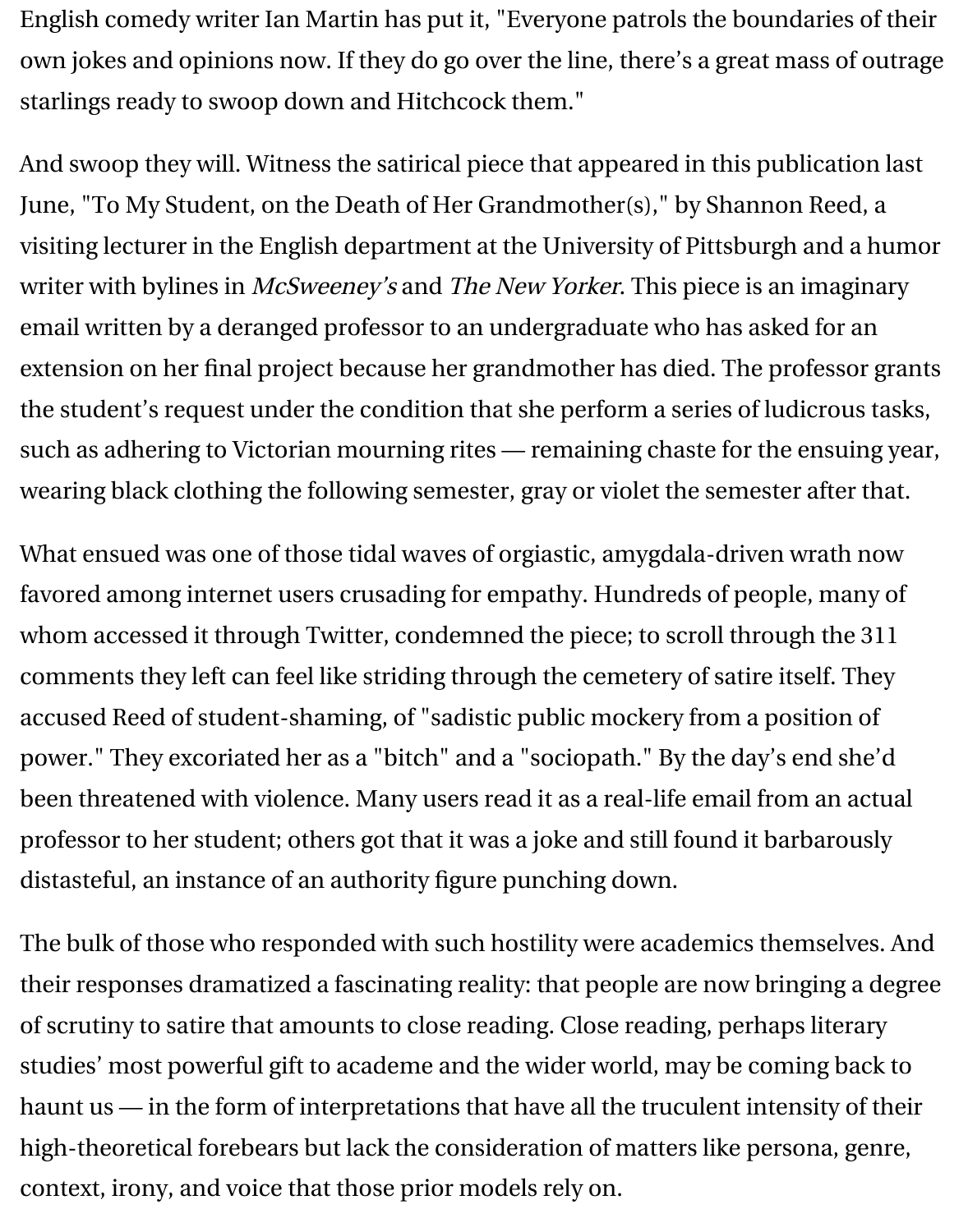The response to the piece makes it painfully apparent not merely that academic satire is in a greatly imperiled state, but that its decline is tethered to the story of English departments. Interpretations like those so many made of the "Grandmother" story are not merely close readings; they're suspicious readings, adhering to the basic attitude and protocol laid down by the high theorists years ago. Their method is that of unmasking: The reader approaches the text with a wary skepticism and, having located some ideological misstep, drags it triumphantly into the light. The author herself is frisked, cuffed, brought to trial, (very publicly) condemned, then pilloried and leered at by thousands on Twitter.

A knee-jerk, bankrupt version of suspicion has become the default readerly mode on the internet, if not of the public at large. (Can anyone who's taught an intro lit course, and heard a 19-year-old eviscerate Dante or George Eliot after a moment's reflection, doubt this?) Most of its lay practitioners have little of the awareness of literary devices that characterizes responsible interpretation; many lack the capacity to differentiate an author from a speaker. Literary studies, in other words, propagated a blueprint of suspicious reading, only to recede from view, leaving large numbers of people with a formidable interpretative weapon but little sense of how to wield it. The profession's bastard progeny — namely, every schmuck with a Wi-Fi connection — have become our latter-day suspicious critics, casting a cold eye on each new text they encounter, adopting a superior presumption that their duty is detection and exposure. They are a mass of trigger-happy deer hunters without training or a license.

Of course, satire is itself a gesture of suspicion, a vehicle for unmasking hypocrisy and pretension, for exposing the gap between stated ideals and actual behavior. But on the part of its audiences it depends, like all comedy, on some measure of good will and generosity, a willingness to be surprised by punchline or quip. Suspicion might be ideally suited to a political environment saturated with "fake news" and ubiquitous spin, but it's proved far less adept at deciphering the facetious untruths that satirists concoct. Small wonder that, in such a milieu, we've seen academic satire's swoon.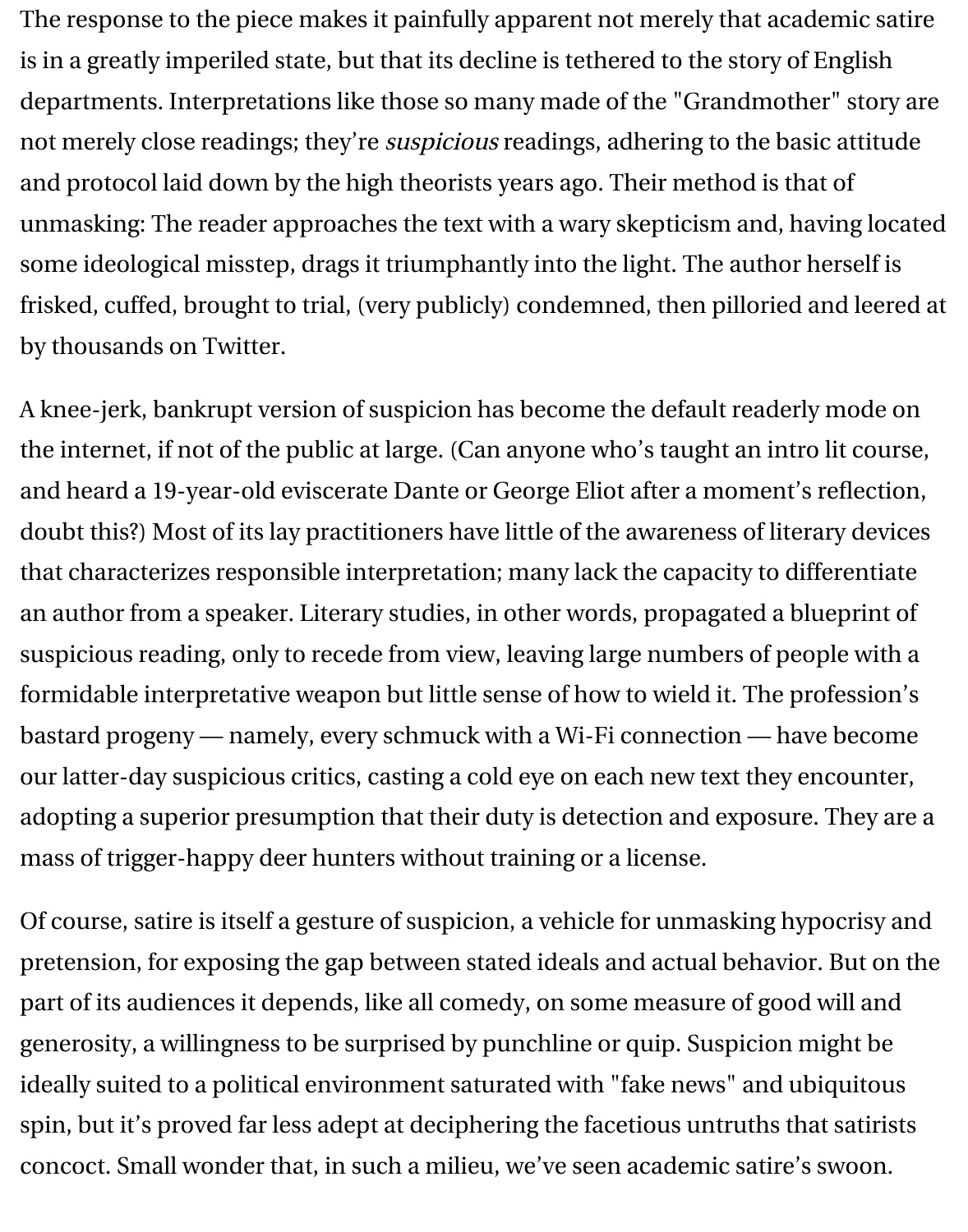change to renewed nuclear fear to whatever AI portends, whose sheer scal him into muteness.

If academe can seem self-satirizing these days, so too can the larger world sense, Trump's election is a prank, an obscene and appalling act of large-s vandalism, like some giant phallus spray-painted across the body politic in by half the electorate, which the other half can't, for all its furious efforts, s How to quip about this? A satirist is pre-empted by reality itself.

And yet popular satirists are producing more sheer tonnage of ridicule tha before. One reason for this is that social media has democratized satire, m everyone with a Twitter account into a potential source of derisive humor sizable audience. Then there's the reality that droves of Americans now get in satirical form. The peddlers of that news, along with their late-night bre legion, a veritable anti-Trump, anti-GOP platoon made in the image of Jor Colbert, Bee, Oliver, Meyers, Noah, Kimmel. The trouble is that they don't accomplishing anything, aside from redoubling the self-righteous indigna left-leaning viewership — and exerting the same effect on right-leaning viewers, the same steps in the same of extent such viewers ever watch. The captivating difference, then, between satire and its nonacademic counterpart is this: Where academic satire has in the face of various threats to its existence, satire in the world outside un responded to its own, analogous crisis in the opposite manner - by creat: more of itself, as if multiplying furiously to compensate for its own impote But so many Americans still want satire to be a sociopolitical difference-m presumably means they want it to serve as rhetoric. Witness The Atlantic's from last May, "Can Satire Save the Republic?" or recent headlines like "O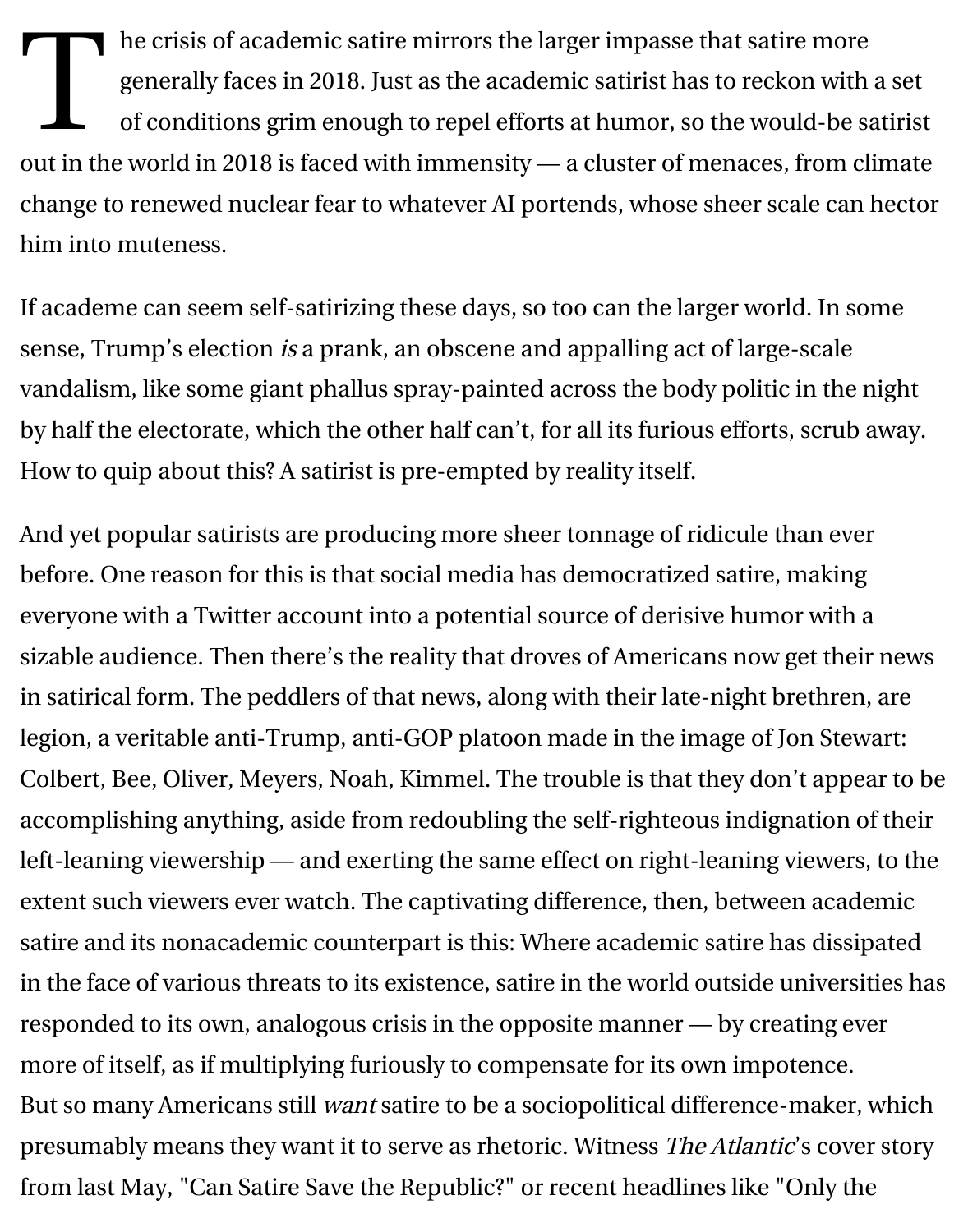any difference to its intended targets, other than annoying them," says the professor Leo Damrosch, a biographer of Swift's who teaches a course call Humor." "The greatest satirists — as opposed to mere abusive lampooner been disillusioned idealists," Damrosch says. For the likes of Swift and Ma satire has been an expression of appalled indignation at the failure of the w up to their high hopes for it, not a means of helping the world realize those

Damrosch's perspective sounded eminently sensible, but I couldn't help t historical instances when satire had made an impact, sometimes spectacular thought of William Langland's Piers Plowman, that massive allegorical dream from late-14th-century England, a conservative satire that lays bare the de England's clergy and nobility. Piers Plowman became a rallying cry for the Revolt of 1381, an uprising of laborers and artisans who, though their polit have been antithetical to Langland's, were likewise irate with the ruling classes found in the satire a chorus for their cause.

What would it take for satire now to achieve such potency? Most current c appear to think the path to influence lies in abusing people until they grow the satirist's will. Alec Baldwin's deeply held hope, which drives his imper Trump on Saturday Night Live, is that "the constant belittlement might sti and his staff] into submission." The trick, that is, is to humiliate the oppos wokeness, or at best stun them into a recognition of their hypocrisy. For M Gladwell, similarly, satire uses "a comic pretext to land a massive blow."

But what if, in a moment defined by fundamentalist self-certainty on left and right more merciful satire turned out to be precisely what we need? Heather LaI communications professor at Temple University who studies how satire functions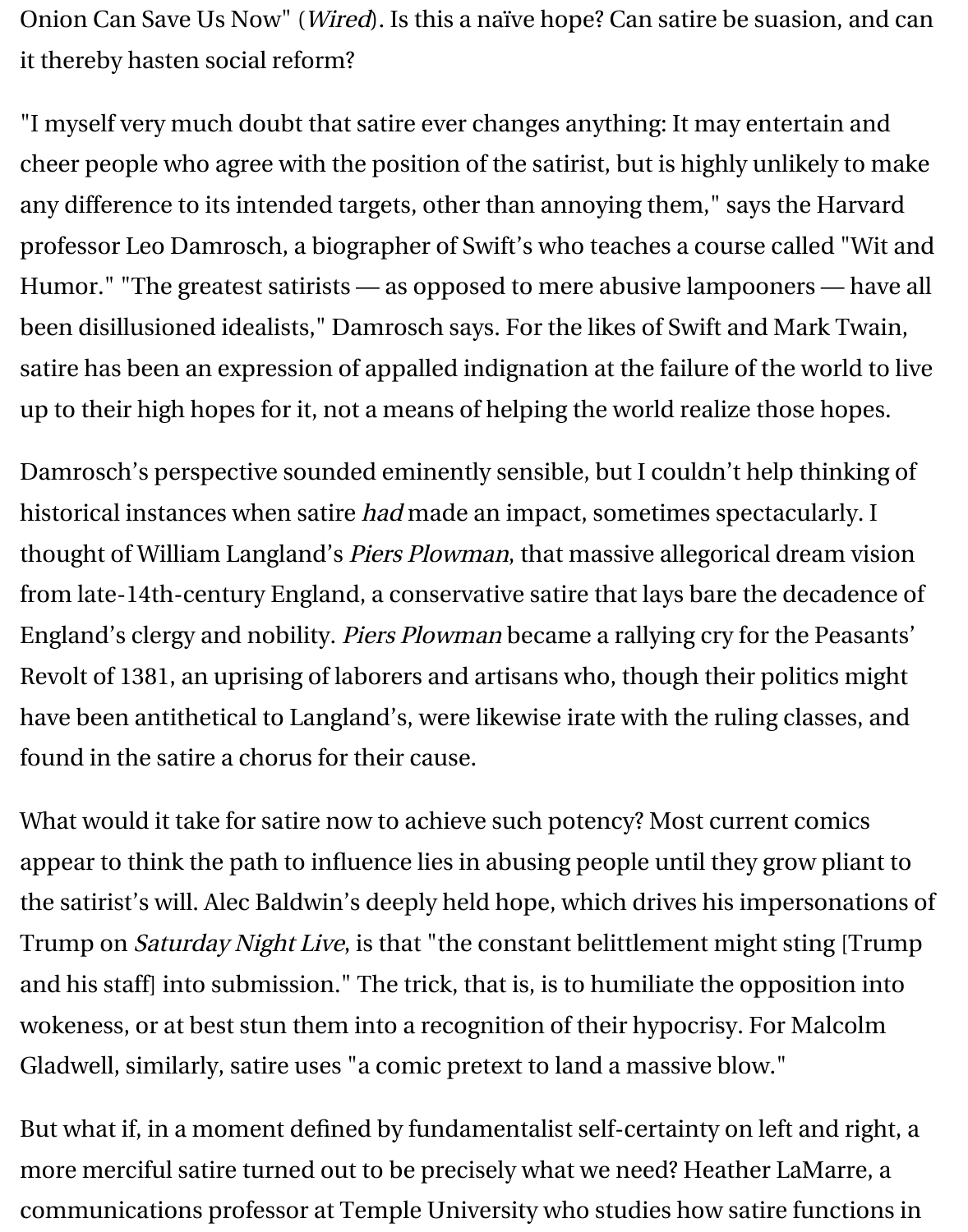popular culture, emphasizes that, since ancient Rome, there have been two basic categories of satire: Juvenalian, which evokes outrage and disgust, and Horatian, a gentler sort, which disarms through the rewards of merriment. LaMarre believes that in a moment of extreme partisanship like ours, it's Horatian satire that stands the best chance of changing minds. Indeed, the source of the satire matters, too, since she has found that audiences tend to shut down the moment they see a humorist whose beliefs they know to be antithetical to their own. "Lighthearted satire from an unknown source might be most effective right now," LaMarre says, because of its "power of cutting through the bitter partisan divide and using the power of enjoyment as a heuristic cue in the persuasion process."

What might it mean for satire to harness enjoyment as a means of winning people over? Pondering this question leads to a riddle: To the extent that something is satire, it pinches. But persuasive satire would have to do more than this; it would need to pinch and welcome in the same gesture. Compelling satire, in short, is ridicule that contains within itself the possibility of forgiveness, of reconciliation. It pressures audiences to contemplate their failings but simultaneously uses laughter to subdue and entice them toward better ways of thinking and living.

What would such satire even look like? Well, it might look something like Schumacher's Dear Committee Members. You've surely met guys like her main character, Jason Fitger, whether you're in academe or not: a mansplainer of Himalayan condescension who makes everything about him; a man who, in the "Context of My Acquaintanceship with the Candidate" box of an online recommendation form, writes, "Carole and I slept together — without cohabiting or making promises we would not be able to honor — for almost three years." Though flawed, Fitger is not without good qualities. He is a person of ironclad conviction in the value of literature, and in the end — cruelly, belatedly — is granted at least partial redemption through the death of his protégé, whom he realizes he loved, and whom he comes to see as a singular person, not a narcissistic projection of himself.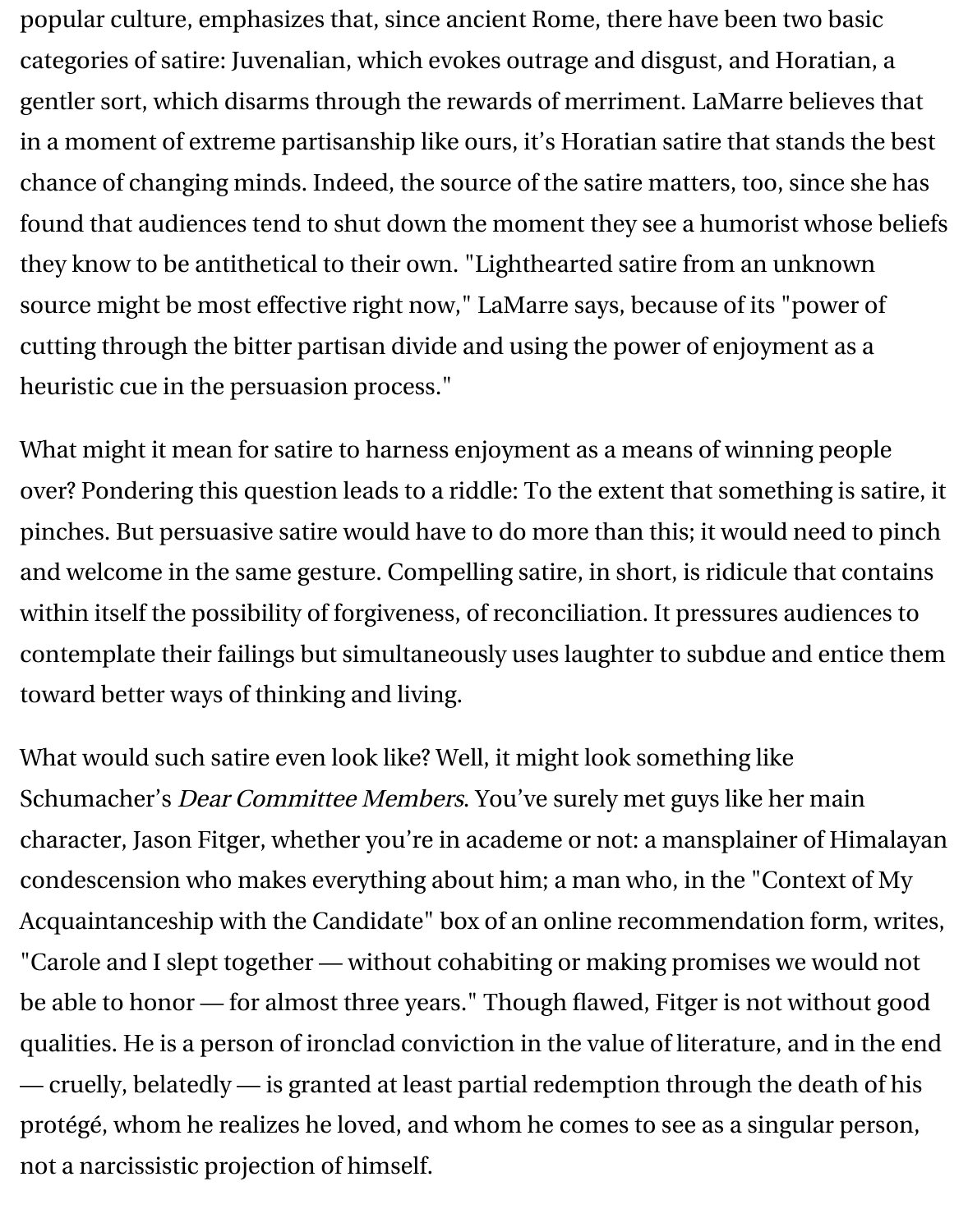This is what makes the book an authentic Horatian satire with the potential to disarm and move. Its mercy and generosity of vision, even as it mocks, rescue it from replicating the very smugness and narcissism it critiques. As art — dynamic, complex — it imagines its target as a knotted human being capable of growth, and models that growth for readers who resemble him even a little. And it works these effects through abundant humor, however tragic. Instead of embittering audiences, satiric laughter of the Horatian sort can generate a bodily pleasure that relaxes them, thereby priming them for new beliefs they might otherwise resist. New beliefs might not equate to activism, whether in academe or outside it, but to the extent that our actions emanate from our convictions, they're a crucial start.

T he year 2014, when *Dear Committee Members* was published, already seems an epoch ago — and changed times surely call for new and distinctive forms of satire. What if we imagine a young writer embarking on a satire of academe now, for all the perils that attend the genre?

I see him in my mind's eye, this writer, seated at his desk and fretting. How to generate laughter without sacrificing clear-eyed institutional critique? How to send up academe without instigating a chain of blow-ups? Without seeming to join in the chorus of antiintellectual disdain that already besieges it, kicking a thing when it's down?

He resolves that, to ensure the widest audience possible, his satire will be a television show — a show about the tribulations, growing pains, and romances of grad students. In a coup of self-delighted inspiration, he names it ABD. He's unsure as yet what it will accomplish beyond entertainment, but he hopes that, through the laughter and pathos it generates, it will establish links of solidarity among the grad students and adjuncts who watch it, and bring new public awareness to their plight.

Our writer decides that, in a departure from tradition, his protagonist will be a woman. In a further departure, ABD will take place in a science department. Premise: Sometime in the future, the humanities have been eliminated from universities, which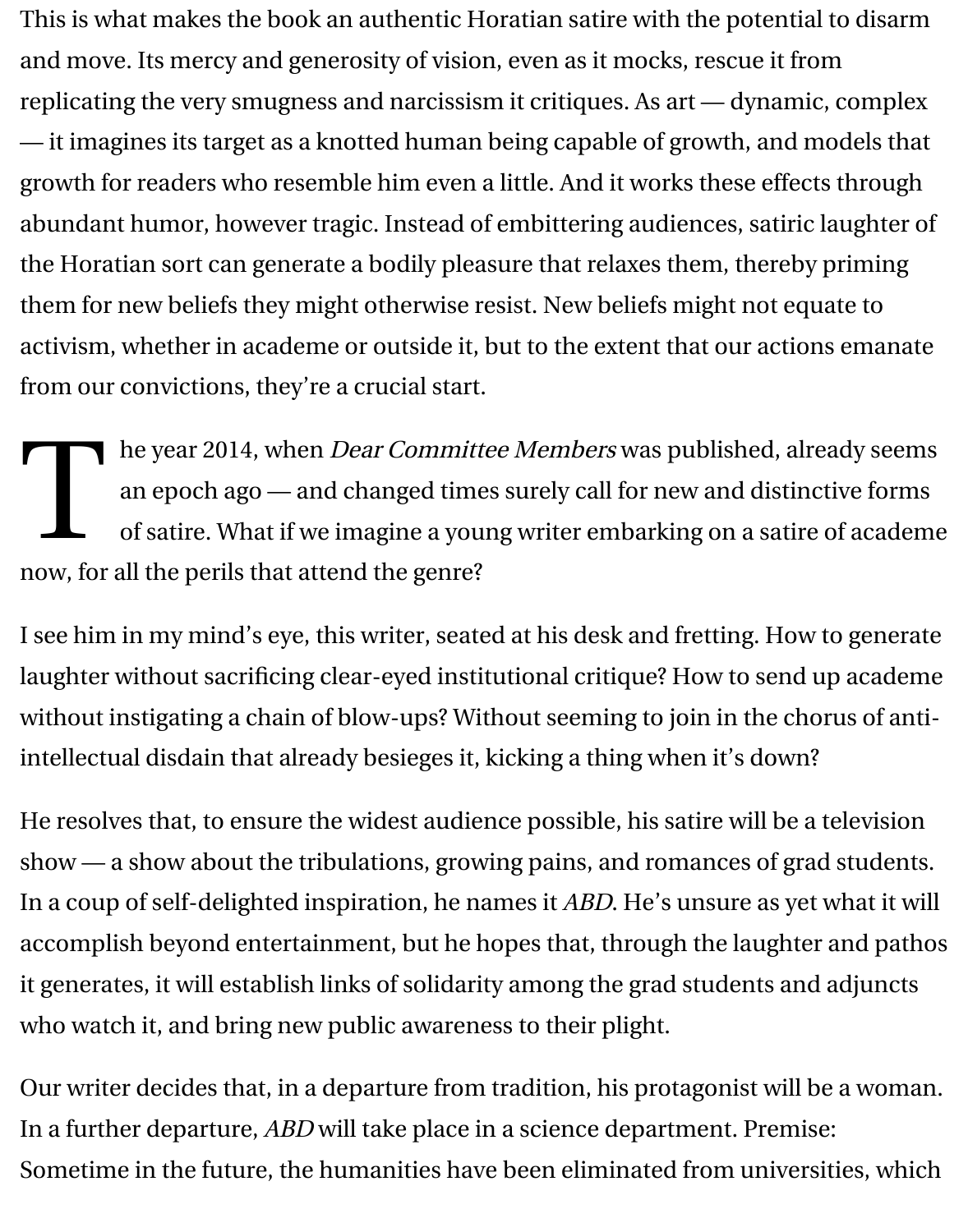have been retreaded into institutes of science and technology. Most learning happens online. (The discussion of poetry and novels has been relegated to book clubs full of effusive retirees addicted to the term personification.)

At one such university, a young female grad student in climatology toils in a lab, more or less anonymously, under an aloof scientist who scarcely knows her name. It turns out science departments are thoroughly driven by the race for money: Most professors receive no university funding, so they rely completely on corporate grants. The grant applications use the words *transformative* and *innovation* with a zeal resembling current literary scholars' use of radical.

The protagonist and her supervisor are at work on a study of Iraqi oil fields funded by a grant from Halliburton. The study is meant to shed light on the environmentally benign nature of a practice Halliburton is calling "friendly fracking" at its giant oil field in Majnoon. This isn't what she signed up for, of course; she dreams of a sweeping study of regreening techniques that might dramatically hasten planetary carbon cuts. But the grant determines the research — and besides, her supervisor is a front-runner for this year's Dick B. Cheney Memorial Prize for Transformative Innovation in Middle Eastern Scientific Endeavors.

She gets clumsily hit on by the male grads in her department, brainy hipsters who make a great show of following the Premier League and identify as sapiosexual. They're almost endearing, with their skinny jeans and made-up accents, the way they pronounce sapio — except for the subtle ways they talk down to her, the ease with which they interrupt her, the just-perceptible doubt with which they greet her suggestions in the lab.

At night before bed, gazing out the window, she's conscious of some vague absence. Something is missing, some explanatory system, a theory even, to account for the untold instances she feels belittled by her peers. If only there were some body of